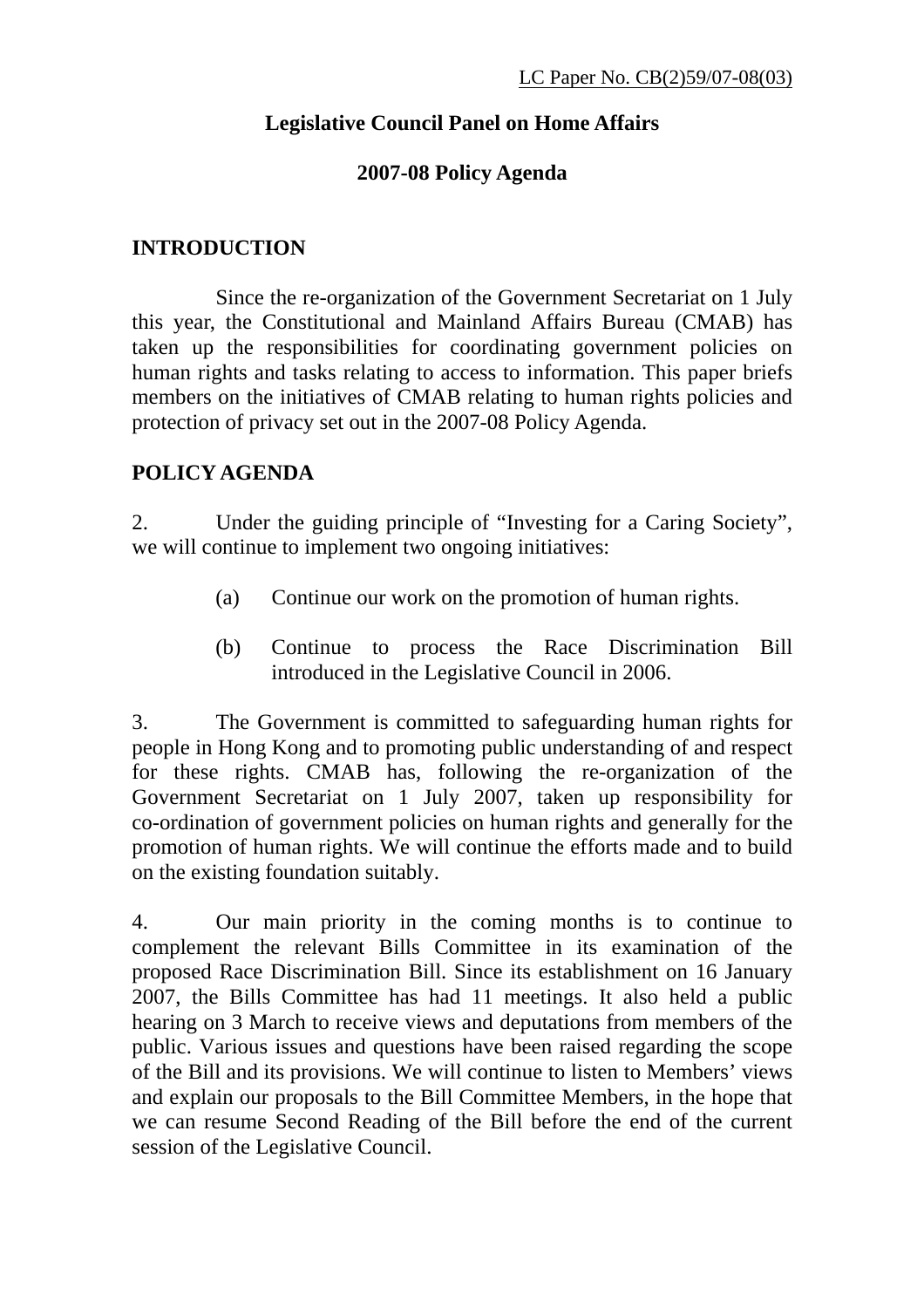5. Moreover, regarding protection against intrusion of privacy, we will use the proposals of the Law Reform Commission (LRC) on protection of privacy as a basis for in-depth discussions with all relevant stakeholders, including the Legislative Council (LegCo), the media and the general public. We hope that consensus can be reached on the balance between press freedom and protection of privacy so as to provide a basis for the Government to put forward concrete proposals to the LegCo for consideration. We are now working on the LRC Report on Stalking and will revert to the LegCo Home Affairs Panel once we have formulated the way forward.

6. In parallel with the activities of the Equal Opportunities Commission as well as those of other government bureaux and departments, we will continue to organise different publicity and public education programmes for promotion of human rights awareness in the community. These activities include poster campaigns, production of educational materials and conducting promotional talks at schools and other establishments.

7. We will also sponsor community projects to foster public participation in promotion of human rights. Funds have been earmarked in our 2007-08 budget for this purpose, including particularly allocations for disbursements through the Equal Opportunities (Race) Funding Scheme, the Children's Rights Education Funding Scheme, and the Equal Opportunities (Sexual Orientation) Funding Scheme.

8. We also attach importance to the provision of support services for the ethnic minorities so as to facilitate their early integration and to promote racial harmony within the community. A wide range of programmes and activities are undertaken and will continue. These include operation of a hotline for enquiries and complainants, talks and exhibitions, language classes, radio programmes, publication of service guidebooks in the different languages of the ethnic minorities as well as operation of community support teams for the ethnic minorities. Some of these programmes are run by community organizations with funds provided by the Government.

9. To facilitate exchange and mutual understanding, we maintain regular dialogue and communication with relevant community groups and human rights organizations. This will also be continued through regular meetings of established fora such as the Committee on the Promotion of Racial Harmony, the Human Rights Forum, the Ethnic Minorities Forum, the Children's Right Forum, and the Sexual Minorities Forum.